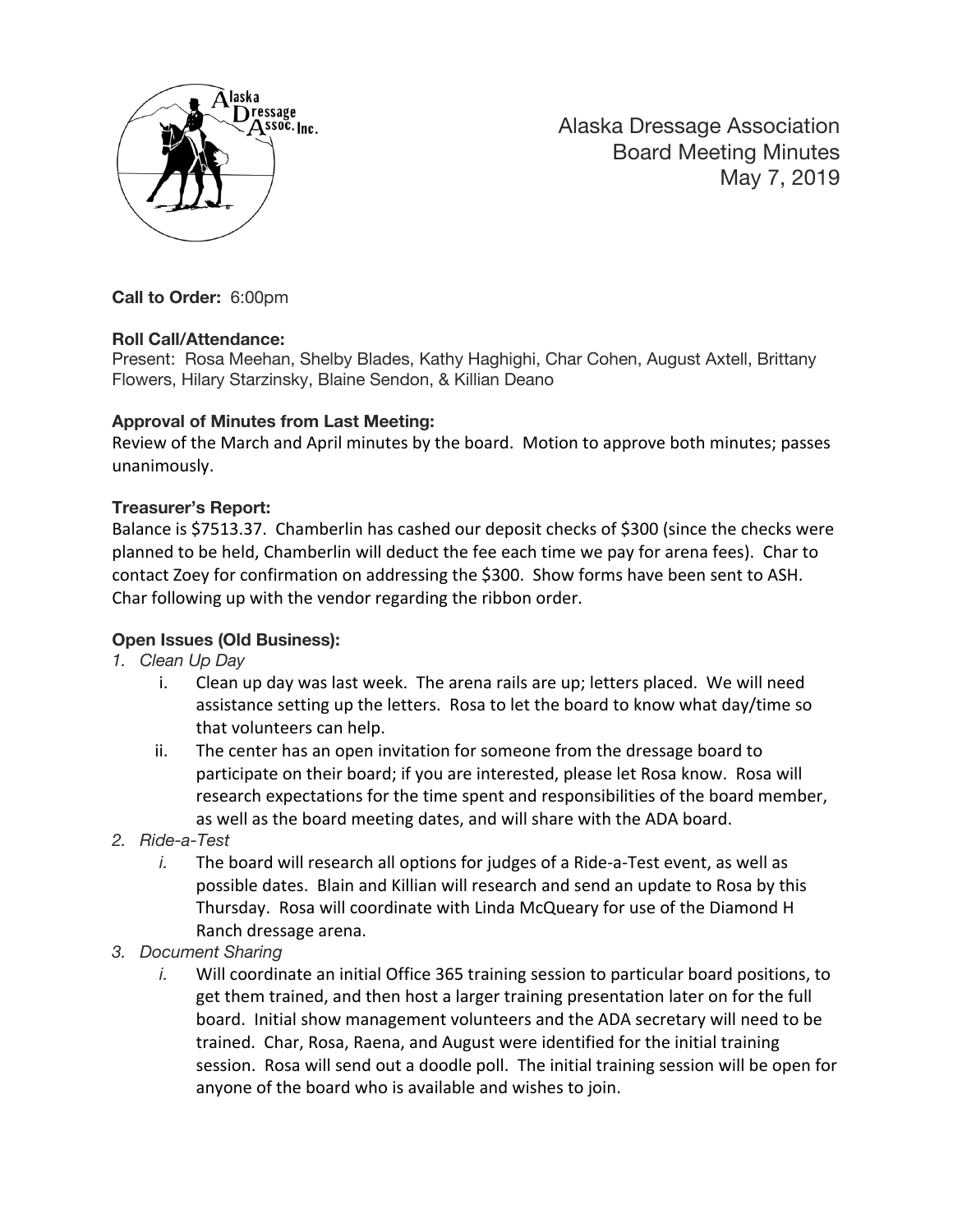- *4. Official ADA Shows (June 8 and 9, July 12, 13,14, August 10, 11)*
	- *i.* Update regarding the June show overlap with the Quarter Horse show: Rosa talked with Zoe and we believe we have the isolation plan worked out. Rosa will also get a key for the stalls from Zoe and we will keep it in the ADA office. Char sent in a request for half of the main arena for ADA show member warm ups; should receive an update back soon.
	- *ii.* Identifying show management: Looking to use Google Docs
	- *iii.* EMT/Medical Show Coverage: Team One is scheduled for the June ADA show at this time. They will start at 9am (set up at 8:30am). Hillary will get the contract to Char for the budget files. The rate for their services is \$80/hour. Hillary reached out to Ski Patrol contacts; still awaiting a response. Hillary to reach out to Elenore Harrington as well. Question was asked if we can share EMTs with the Quarter Horse show? We are required to have one person at the show; unable to find an organization that offers less than 2 people (2 is standard). Hillary will pursue with the Quarter Horse show representatives to see if they have someone identified or if they would be interested in splitting EMT assistance. Rosa will share what she learns from the EMT portion of the training session for show managers.

## **New Business:**

- *a. Equifest*
	- *i.* The board had prior discussed doing a demo at Equifest. Unable to do a quadrille at this time, but perhaps a pas de deux? Hillary and Killian are willing to ride the pas de deux. Shelby will research if we are able to coordinate both a ride-a-test (at Diamond H) and the pas de deux demonstration ride, or if it is more feasible to select just one of the two. The ADA board will host a booth. Hillary will coordinate and will contact Zoey for reservations. Rosa will ask Ardene to help with the ride a test at Diamond H.
- *b. Webpage & Facebook*
	- i. Facebook: Hillary and Shelby will be posting items on Facebook; as well as Shelby. Rosa will reach out to Region 6 with a link to our Facebook page, so they can be informed on our efforts.
	- ii. ADA minutes: ADA minutes to be posted to the ADA website. A note could be published on Facebook letting individuals know that the minutes are available for viewing.
	- iii. Adding Dressage trainers and equine resources to the website (a community resource section): Looking to develop a resource available on the ADA website where trainers and equine services/resources can advertise their services. August and Chris are developing an auto form for the ADA website where trainers and businesses can request to be added to the directory. They will bring a sample to the board when a draft is ready for review. A disclaimer will be included on the website noting that being listed on the website does not mean official endorsement by the ADA.
	- iv. Motion to add sponsors to the front page of the website; unanimously approved.